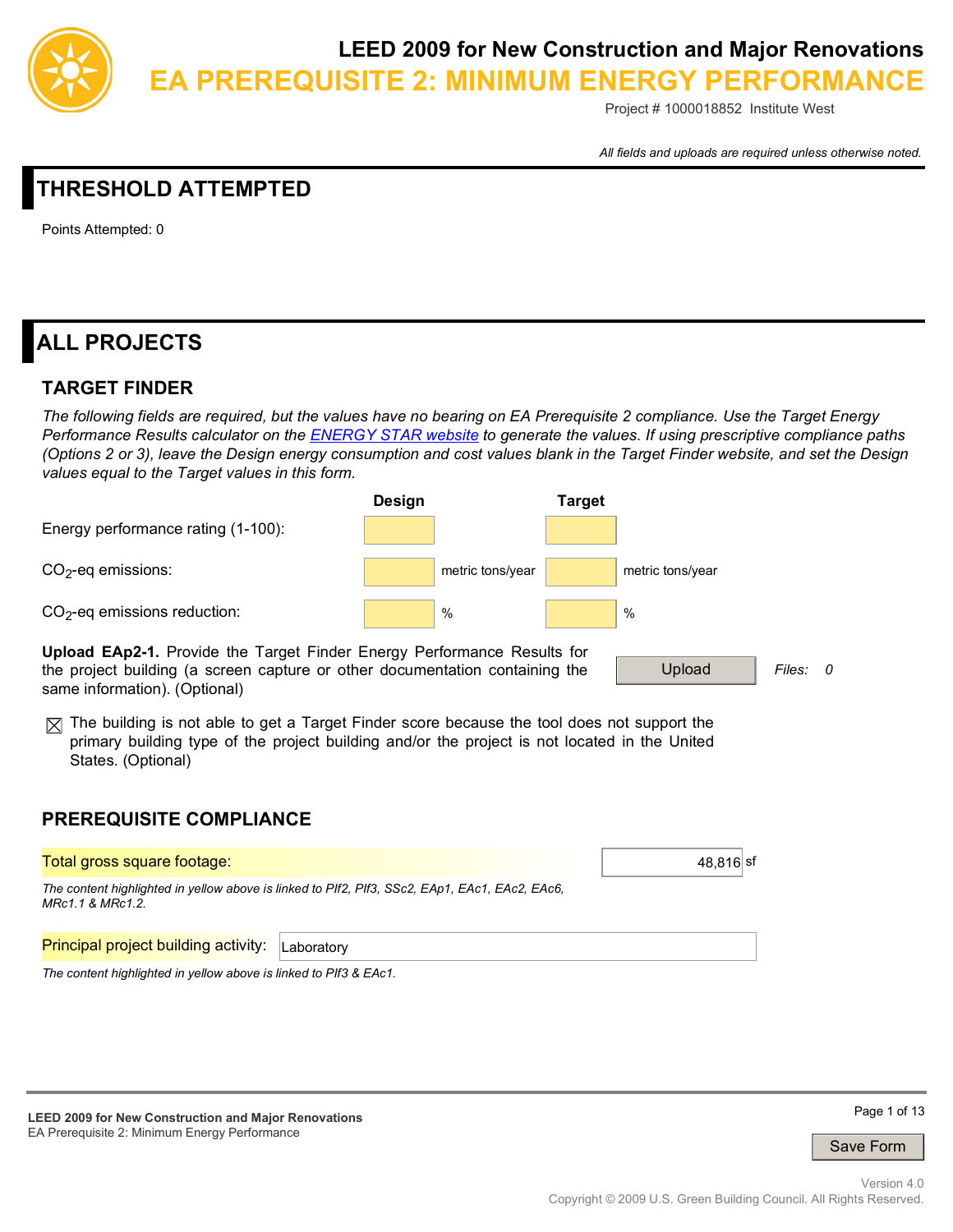Select a compliance path:

- *C* Option 1. Whole Building Energy Simulation. The project team will document improvement in the proposed building performance rating as compared to the baseline building performance rating per ASHRAE/IESNA Standard 90.1-2007 or California Title 24-2005 Part 6.
- **Option 2. Prescriptive Compliance Path: ASHRAE Advanced Energy Design Guide.** The project team will document compliance with the ASHRAE Advanced Energy Design Guide.
- **Option 3. Prescriptive Compliance Path: Advanced Buildings Core Performance Guide.** The project team will document compliance with the Advanced Buildings<sup>™</sup> Core Performance<sup>™</sup> Guide.

*The content highlighted in yellow above is linked to EAc1, EAc2 & EAc6.*

# **OPTION 1. WHOLE BUILDING ENERGY SIMULATION**

Complete the following sections:

- Section 1.1A General Information
- Section 1.1B Mandatory Requirements
- Section 1.2 Space Summary
- Section 1.3 Advisory Messages
- Section 1.4 Comparison of Proposed Design Versus Baseline Design Energy Model Inputs
- Section 1.5 Energy Type Summary
- Section 1.6 Performance Rating Method Compliance Report
- Section 1.7 Exceptional Calculation Measure Summary
- Section 1.8 On-Site Renewable Energy
- Section 1.9A Total Building Performance Summary
- Section 1.9B Reports & Metrics

#### **SECTION 1.1A - GENERAL INFORMATION**

- **Compliant energy simulation software:** The energy simulation software used for this project has all capabilities described in EITHER section "G2 Simulation General Requirements" in Appendix G of ASHRAE 90.1-2007 OR the analogous section of the alternative qualifying energy code used.
- **Compliant energy modeling methodology:** Energy simulation runs for both the baseline and proposed building use the assumptions and modeling methodology described in EITHER ASHRAE 90.1-2007 Appendix G OR the analogous section of the alternative qualifying energy code used.

| Simulation program:       | eQuest                  |
|---------------------------|-------------------------|
| Principal heating source: | <b>Electricity</b>      |
| Energy code used:         | <b>ASHRAE 90.1-2007</b> |



Page 2 of 13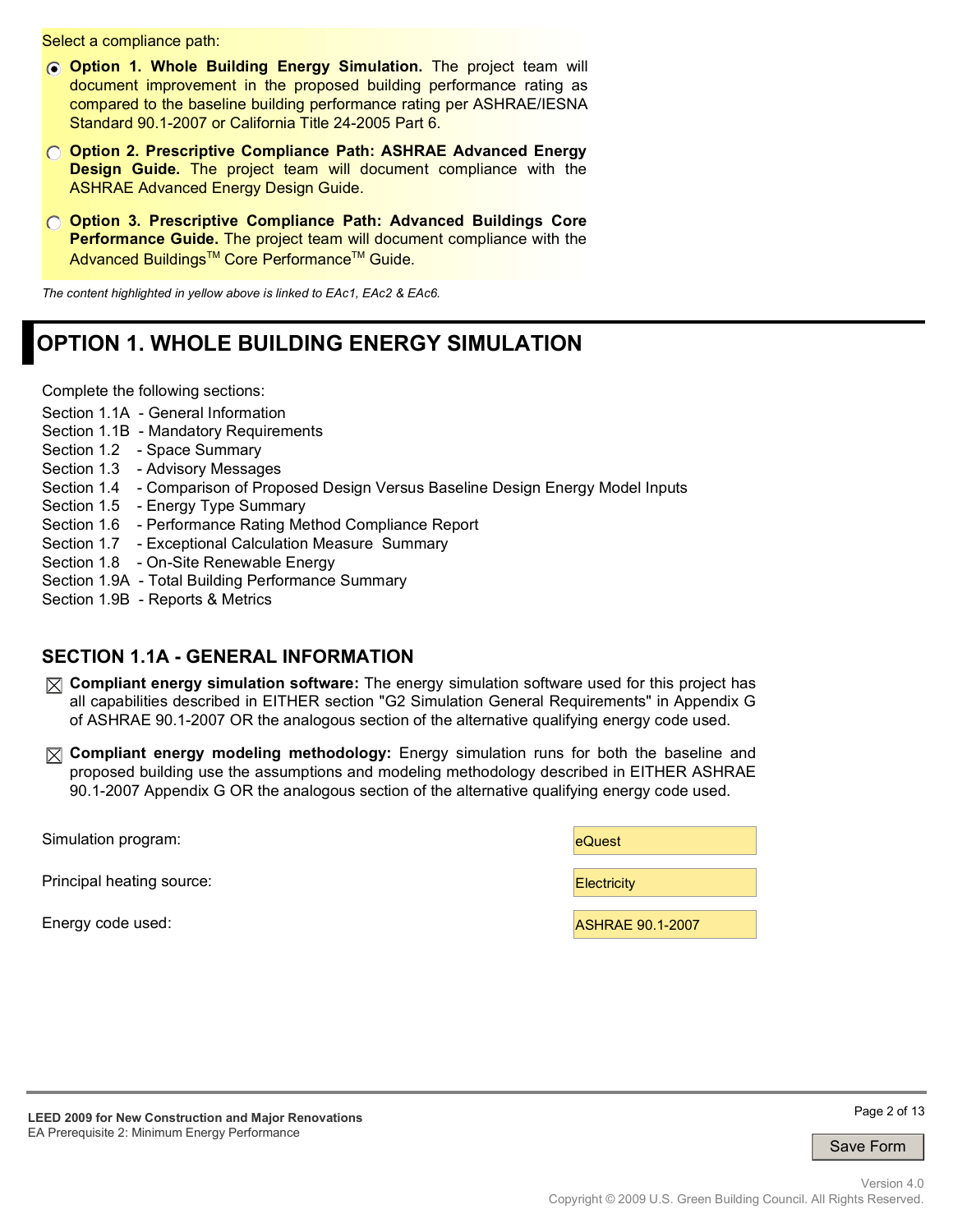| List the ASHRAE addenda used in the modeling assumptions, if any. (Optional) |  |  |  |  |  |  |  |
|------------------------------------------------------------------------------|--|--|--|--|--|--|--|
|------------------------------------------------------------------------------|--|--|--|--|--|--|--|

| Zip/Postal Code:                            |                                                                                               | 92037  |            |
|---------------------------------------------|-----------------------------------------------------------------------------------------------|--------|------------|
|                                             | The content highlighted in yellow above is linked to SSc1 & SSc2.                             |        |            |
| Weather file:                               | CZ07.BIN                                                                                      |        |            |
| Climate zone:                               |                                                                                               | CA CZ7 |            |
| referenced for HDD & CDD data.              | List the climatic data from ASHRAE Standard 90.1-2007 Table D-1. Specify if another source is |        |            |
| Heating Degree Days:                        |                                                                                               |        | 1,256      |
| Cooling Degree Days:                        |                                                                                               |        | 5,223      |
|                                             | HDD and CDD data source, if other than ASHRAE: (Optional)                                     |        |            |
| New construction gross square footage:      |                                                                                               |        | 48,816     |
| Existing, renovated gross square footage:   |                                                                                               |        | 0          |
| Existing, unrenovated gross square footage: |                                                                                               |        | 0          |
| Total gross square footage:                 |                                                                                               |        | 48,816     |
| New construction percent:                   |                                                                                               |        | $100^{96}$ |
| <b>Existing renovation percent:</b>         |                                                                                               |        | 0          |
| Existing unrenovated percent:               |                                                                                               |        | 0          |
| EAc6, MRc1.1 & MRc1.2.                      | The content highlighted in yellow above is linked to PIf2, PIf3, SSc2, EAp1, EAc1, EAc2,      |        |            |
|                                             | Gross square footage used in the energy model, if different than gross                        |        |            |

square footage above: (Optional)

# **SECTION 1.1B - MANDATORY REQUIREMENTS**

**LEED 2009 for New Construction and Major Renovations**  EA Prerequisite 2: Minimum Energy Performance

Page 3 of 13

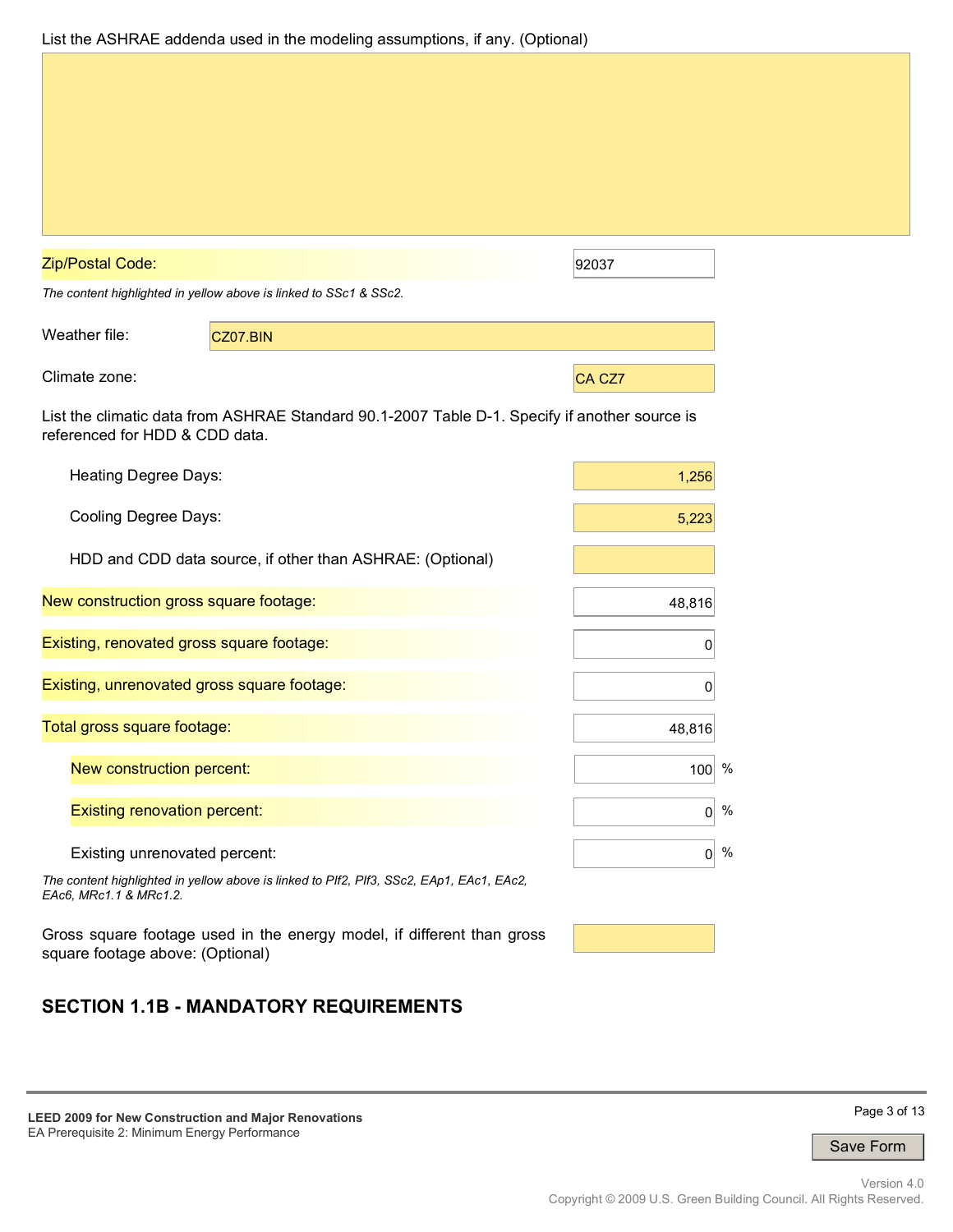#### **Signatory EAp2-1.**

For all elements included in the Architect's scope of work for the project building, the project building design complies with all ASHRAE Standard 90.1-2007 mandatory provisions (Sections 5.4, 6.4, 7.4, 8.4, 9.4 and 10.4), and the information provided regarding the proposed case energy model in Section 1.4 is consistent with the building design.

Select one of the following:

 $\odot$ **Signature.** Provide a digital signature affirming the signatory statement in gray directly above.



OR O **Upload EAp2-S1.** Provide a document with the signatory statement, copied directly from the form, signed and dated on letterhead.

#### **Signatory EAp2-2.**

For all elements included in the Mechanical Engineer's scope of work for the project building, the project building design complies with all ASHRAE Standard 90.1-2007 mandatory provisions (Sections 5.4, 6.4, 7.4, 8.4, 9.4 and 10.4), and the information provided regarding the proposed case energy model in Section 1.4 is consistent with the building design.

Select one of the following:

| • Signature. Provide a digital signature affirming the |  |  |  |
|--------------------------------------------------------|--|--|--|
| signatory statement in gray directly above.            |  |  |  |

Larry Chu; MEP Engineer; April 24, 2012 Initial here: LC

OR

 $\bigcap$ **Upload EAp2-S2.** Provide a document with the signatory statement, copied directly from the form, signed and dated on letterhead.

#### **Signatory EAp2-3.**

For all elements included in the Electrical Engineer's scope of work for the project building, the project building design complies with all ASHRAE Standard 90.1-2007 mandatory provisions (Sections 5.4, 6.4, 7.4, 8.4, 9.4 and 10.4), and the information provided regarding the proposed case energy model in Section 1.4 is consistent with the building design.

Select one of the following:

- $\odot$ **Signature.** Provide a digital signature affirming the signatory statement in gray directly above.
	- Dave Maino; N/A; April 25, 2012 Initial here: DM

 $\bigcap$ **Upload EAp2-S3.** Provide a document with the signatory statement, copied directly from the form, OR signed and dated on letterhead.

Provide the following Interactive Compliance Forms:



**LEED 2009 for New Construction and Major Renovations**  EA Prerequisite 2: Minimum Energy Performance

Page 4 of 13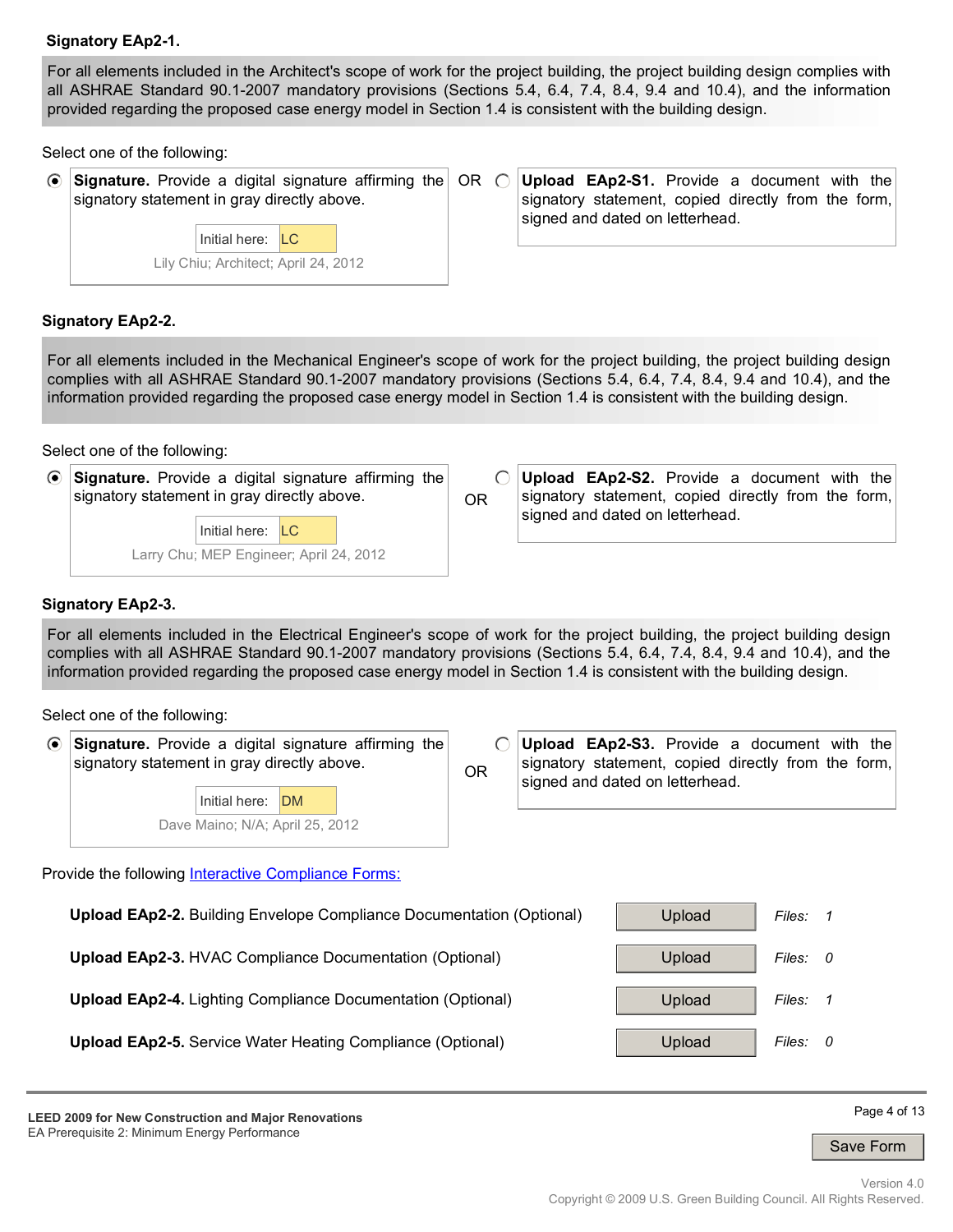### **SECTION 1.2 - SPACE SUMMARY**

#### **Table EAp2-1.** Space Usage Type

| Space Name /<br>Description | Space Usage Type   | Space<br>Area (sf) | Regularly<br>Occupied Area<br>(sf) | Unconditioned<br>Area (sf) | <b>Typical</b><br>Hours in<br>Operation<br>(per week) |           |  |
|-----------------------------|--------------------|--------------------|------------------------------------|----------------------------|-------------------------------------------------------|-----------|--|
| <b>Offices</b>              | Work               | 12,251             | 12,251                             | $\Omega$                   | 50                                                    | ٠         |  |
| Interaction                 | <b>Circulation</b> | 6,853              | 6,853                              | $\Omega$                   | 50                                                    | ٠         |  |
| Laboratory                  | Research           | 10,178             | 10,178                             | $\overline{0}$             | 50                                                    | ÷         |  |
| Mech/Elec                   | Support            | 6,134              | 6,134                              | 0                          | 50                                                    | $\ddot{}$ |  |
| Conference                  | <b>Meeting</b>     | 3,474              | 3,474                              | $\Omega$                   | 50                                                    | ٠         |  |
| Lobby                       | Lobby              | 1,574              | 1,574                              | $\mathbf{0}$               | 50                                                    | ÷         |  |
| <b>Attic</b>                | <b>Unoccupied</b>  | 2,733              |                                    | 2,733                      | 50                                                    | $\ddot{}$ |  |
| Storage                     | Active storage     | 765                | 765                                | $\Omega$                   | 50                                                    | $\ddot{}$ |  |
| <b>Corridor</b>             | <b>Circulation</b> | 645                | 645                                | 0                          | 50                                                    | ٠         |  |
| Total                       |                    | 44,607             | 41,874                             | 2,733                      |                                                       |           |  |
| Percentage of total (%)     |                    |                    | 93.87                              | 6.13                       |                                                       |           |  |

## **SECTION 1.3 - ADVISORY MESSAGES**

Complete the table below based on information from the energy simulation output files.

**Table EAp2-2.** Advisory Messages

|                                                    | <b>Baseline</b><br>Design<br>(0° Rotation) | Proposed<br>Design |
|----------------------------------------------------|--------------------------------------------|--------------------|
| Number of hours heating loads not met <sup>1</sup> |                                            | O                  |
| Number of hours cooling loads not met <sup>1</sup> | 50                                         | 0                  |
| Total                                              | 50                                         | 0                  |
| Difference <sup>2</sup> (Proposed minus baseline)  |                                            | $-50$              |
| Number of warning messages                         | 3                                          | 35                 |
| Number of error messages                           | ი                                          | $\mathbf 0$        |
| Number of defaults overridden                      |                                            | 0                  |
| Unmet load hours compliance                        | Y                                          |                    |

*1 Baseline design and proposed design unmet load hours each may not exceed 300* 

*2 Unmet load hours for the proposed design may not exceed the baseline design by more than 50 hours.*

## **SECTION 1.4 - COMPARISON OF PROPOSED DESIGN VERSUS BASELINE DESIGN ENERGY MODEL INPUTS**

**LEED 2009 for New Construction and Major Renovations**  EA Prerequisite 2: Minimum Energy Performance

Page 5 of 13

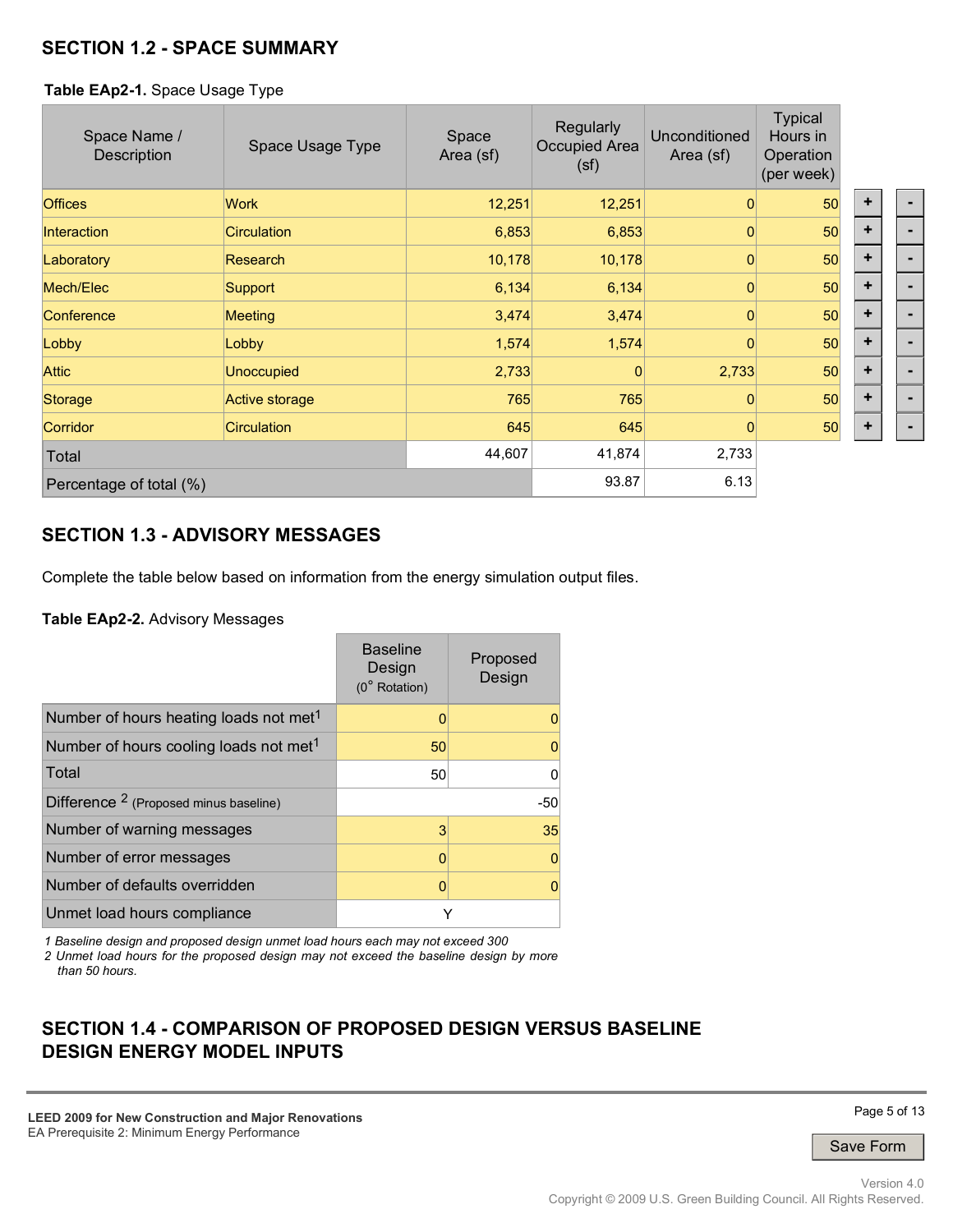Download, complete, and upload "EAp2 Section 1.4 table.xls" (found under "Credit Resources") to document the baseline and proposed design energy model inputs for the project. Documentation should be sufficient to justify the energy and cost savings numbers reported in the Performance Rating tables below.

**Upload EAp2-7.** Provide the completed EAp2 Section 1.4 tables available under "Credit Resources." 
and the second of the second of the second of the second of the second of the second of the second of the second of the second of the second of the second of the second of the second of the secon

#### **SECTION 1.5 - ENERGY TYPE SUMMARY**

List the energy types used by the project (i.e. electricity, natural gas, purchased chilled water or steam, etc.), and provide the the virtual energy rate from the baseline and proposed design energy model results or from manual calculations. *If revising the values in Table EAp2-3, reselect energy type in all affected rows in Table EAp2-4 and Table EAp2-5 to ensure that the revised values are propagated and that Table EAp2-4 and Table EAp2-5 calculations are refreshed.*

|  |  | Table EAp2-3. Energy Type Summary |
|--|--|-----------------------------------|
|  |  |                                   |

| <b>Energy Type</b> | <b>Utility Company</b><br>Name | <b>Utility Rate and Description</b><br>of Rate Structure 1 | <b>Baseline</b><br>Virtual<br>Rate <sup>2</sup><br>(\$ per unit<br>energy) | Proposed<br>Virtual<br>Rate <sup>2</sup><br>$$$ per unit<br>energy) | Units of<br>Energy | Units of<br>Demand |
|--------------------|--------------------------------|------------------------------------------------------------|----------------------------------------------------------------------------|---------------------------------------------------------------------|--------------------|--------------------|
| Electricity        | SDG&E                          | <b>Commercial A-1</b>                                      | 0.086                                                                      | $0.086$ kWh                                                         |                    | kW                 |
| <b>Natural Gas</b> |                                |                                                            |                                                                            |                                                                     |                    |                    |
|                    |                                |                                                            |                                                                            |                                                                     |                    |                    |

*Notes:* 

*1 Per ASHRAE 90.1-2007 G2.4, project teams are allowed to use the state average energy prices published by DOE's EIA for commercial building customers, available on EIA's website (www.eia.gov). If project uses backup energy for on-site renewable energy, please specify the rate of backup source energy.* 

*2 Rate is defined as the total annual charge divided by the metered energy from the plant for each resource.*

If the proposed and baseline rates vary significantly, describe the building input parameters (e.g. demand reduction measures) leading to the variation in energy rates, and provide detailed information regarding the utility rate structure including all demand and energy charges, and the seasonal and time-of-use structure of the utility tariff. (Required when proposed and baseline rates vary by more than 10%)

| Upload EAp2-8. Provide any documentation to support the proposed/<br>baseline rate variance narrative. (Optional) | Upload<br>Files:<br>- 0 |
|-------------------------------------------------------------------------------------------------------------------|-------------------------|

**LEED 2009 for New Construction and Major Renovations**  EA Prerequisite 2: Minimum Energy Performance



**+** -

Save Form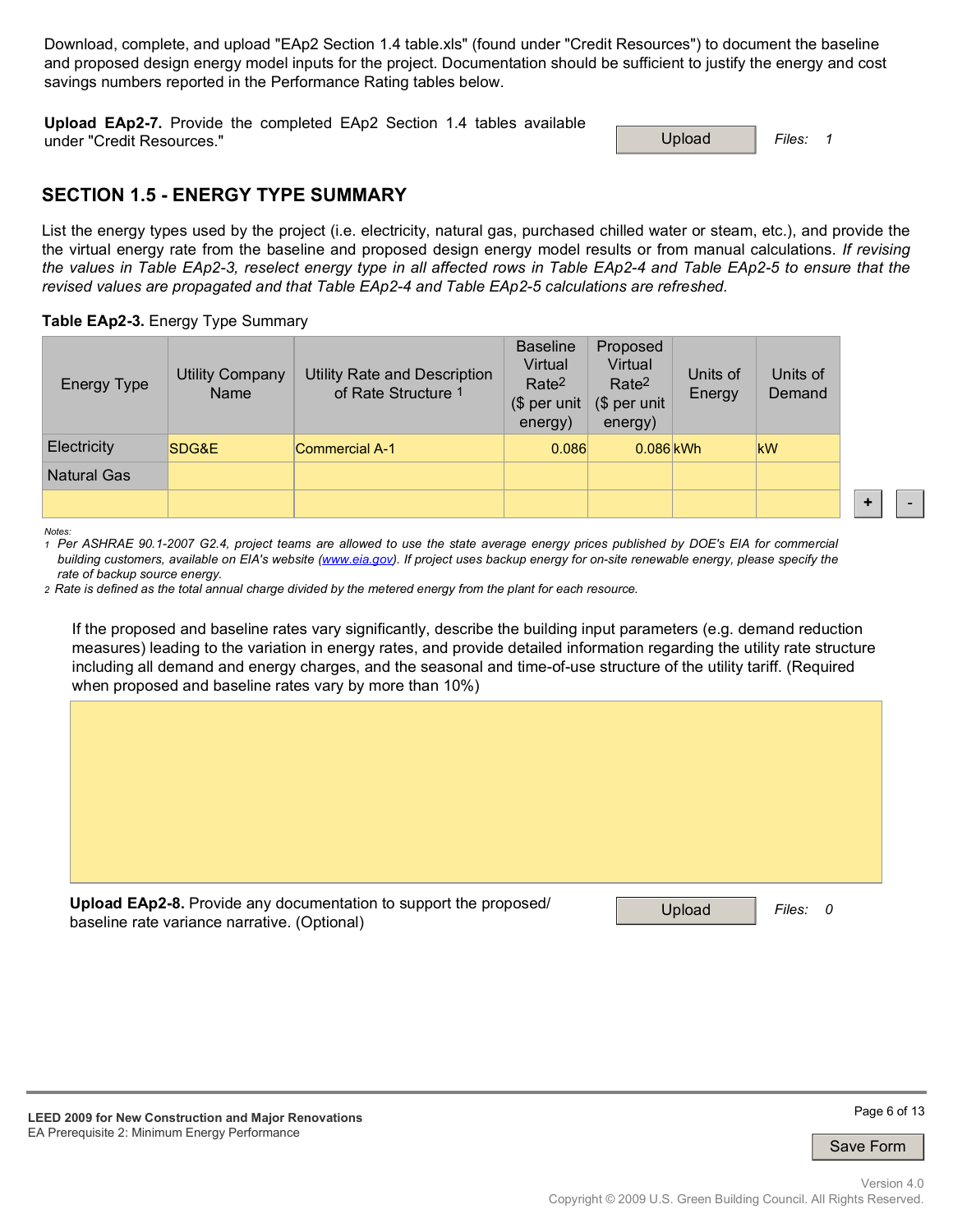## **SECTION 1.6 - PERFORMANCE RATING METHOD COMPLIANCE REPORT**

In the table below, list each energy end use for the project (including all end uses reflected in the baseline and proposed designs). Then check whether the end-use is a process load, select the energy type, and list the energy consumption and peak demand for each end-use for all four baseline design orientations.

| <b>End Use</b>           | <b>Process</b> | <b>Baseline</b><br>Design<br><b>Energy Type</b> |                   | <b>Units of Annual</b><br>Energy & Peak<br>Demand |         |         |         |         |            | <b>Baseline</b><br>$(90^\circ$<br>rotation) | <b>Baseline</b><br>$(180^\circ$<br>rotation) | <b>Baseline</b><br>$(270^\circ$<br>rotation) | <b>Baseline</b><br><b>Building</b><br><b>Results</b> |
|--------------------------|----------------|-------------------------------------------------|-------------------|---------------------------------------------------|---------|---------|---------|---------|------------|---------------------------------------------|----------------------------------------------|----------------------------------------------|------------------------------------------------------|
| <b>Interior Lighting</b> | m,             |                                                 | <b>Energy Use</b> | kWh                                               | 156.886 | 156,870 | 156,907 | 156,857 | 156,880    |                                             |                                              |                                              |                                                      |
|                          |                | Electricity                                     | Demand            | kW                                                | 55.6    | 55.6    | 55.5    | 55.6    | 55.58      |                                             |                                              |                                              |                                                      |
| <b>Exterior Lighting</b> | ٠              |                                                 | <b>Energy Use</b> | kWh                                               | 30,969  | 30,969  | 30,969  | 30,969  | 30,969     |                                             |                                              |                                              |                                                      |
|                          |                | <b>Electricity</b>                              | Demand            | kW                                                | 3.5     | 3.5     | 3.5     | 3.5     | 3.5        |                                             |                                              |                                              |                                                      |
| <b>Space Heating</b>     | a.             |                                                 | <b>Energy Use</b> | kWh                                               | 530,328 | 495,689 | 488,654 | 485,409 | 500,020    |                                             |                                              |                                              |                                                      |
|                          |                | <b>Electricity</b>                              | Demand            | kW                                                | 211.6   | 212.2   | 211.8   | 215.5   | 212.77     |                                             |                                              |                                              |                                                      |
| <b>Space Cooling</b>     | a.             |                                                 | <b>Energy Use</b> | kWh                                               | 239,872 | 255,784 | 264,402 | 267,859 | 256,979.25 |                                             |                                              |                                              |                                                      |
|                          |                | <b>Electricity</b>                              | Demand            | kW                                                | 122.6   | 140.4   | 128.9   | 128.6   | 130.13     |                                             |                                              |                                              |                                                      |
| Pumps                    | a.             |                                                 | <b>Energy Use</b> | kWh                                               | 139     | 139     | 139     | 139     | 139        |                                             |                                              |                                              |                                                      |
|                          |                | <b>Electricity</b>                              | Demand            | kW                                                | 0.2     | 0.2     | 0.2     | 0.2     | 0.2        |                                             |                                              |                                              |                                                      |
| <b>Heat Rejection</b>    | a.             |                                                 | <b>Energy Use</b> |                                                   |         |         |         |         |            |                                             |                                              |                                              |                                                      |
|                          |                |                                                 | Demand            |                                                   |         |         |         |         |            |                                             |                                              |                                              |                                                      |
| <b>Fans-Interior</b>     | ٠              |                                                 | Energy Use        | kWh                                               | 146,413 | 158,472 | 162,411 | 174,677 | 160,493.25 |                                             |                                              |                                              |                                                      |
|                          |                | Electricity                                     | Demand            | kW                                                | 25.3    | 30.6    | 30.7    | 34.4    | 30.25      |                                             |                                              |                                              |                                                      |
| Fans - Parking           | $\times$       |                                                 | <b>Energy Use</b> |                                                   |         |         |         |         |            |                                             |                                              |                                              |                                                      |
| Garage                   |                |                                                 | Demand            |                                                   |         |         |         |         |            |                                             |                                              |                                              |                                                      |
| <b>Service Water</b>     | a.             |                                                 | Energy Use        | kWh                                               | 8,714   | 8,714   | 8,714   | 8,714   | 8,714      |                                             |                                              |                                              |                                                      |
| Heating                  |                | <b>Electricity</b>                              | Demand            | kW                                                | 3.8     | 3.8     | 3.8     | 3.8     | 3.8        |                                             |                                              |                                              |                                                      |
| Receptacle               | $\times$       | Electricity                                     | <b>Energy Use</b> | kWh                                               | 323,693 | 323,693 | 323,693 | 323,693 | 323,693    |                                             |                                              |                                              |                                                      |
| Equipment                |                |                                                 | Demand            | kW                                                | 51.2    | 51.2    | 51.2    | 51.2    | 51.2       |                                             |                                              |                                              |                                                      |
| Interior Lighting -      | $\times$       |                                                 | <b>Energy Use</b> |                                                   |         |         |         |         |            |                                             |                                              |                                              |                                                      |
| <b>Process</b>           |                |                                                 | Demand            |                                                   |         |         |         |         |            |                                             |                                              |                                              |                                                      |
| Refrigeration            | $\times$       |                                                 | <b>Energy Use</b> |                                                   |         |         |         |         |            |                                             |                                              |                                              |                                                      |
| Equipment                |                |                                                 | Demand            |                                                   |         |         |         |         |            |                                             |                                              |                                              |                                                      |
| Cooking                  | $\times$       |                                                 | <b>Energy Use</b> |                                                   |         |         |         |         |            |                                             |                                              |                                              |                                                      |
|                          |                |                                                 | Demand            |                                                   |         |         |         |         |            |                                             |                                              |                                              |                                                      |
| Industrial               | $\times$       |                                                 | <b>Energy Use</b> |                                                   |         |         |         |         |            |                                             |                                              |                                              |                                                      |
| Process                  |                |                                                 | Demand            |                                                   |         |         |         |         |            |                                             |                                              |                                              |                                                      |

**Table EAp2-4.** Baseline Performance - Performance Rating Method Compliance

Page 7 of 13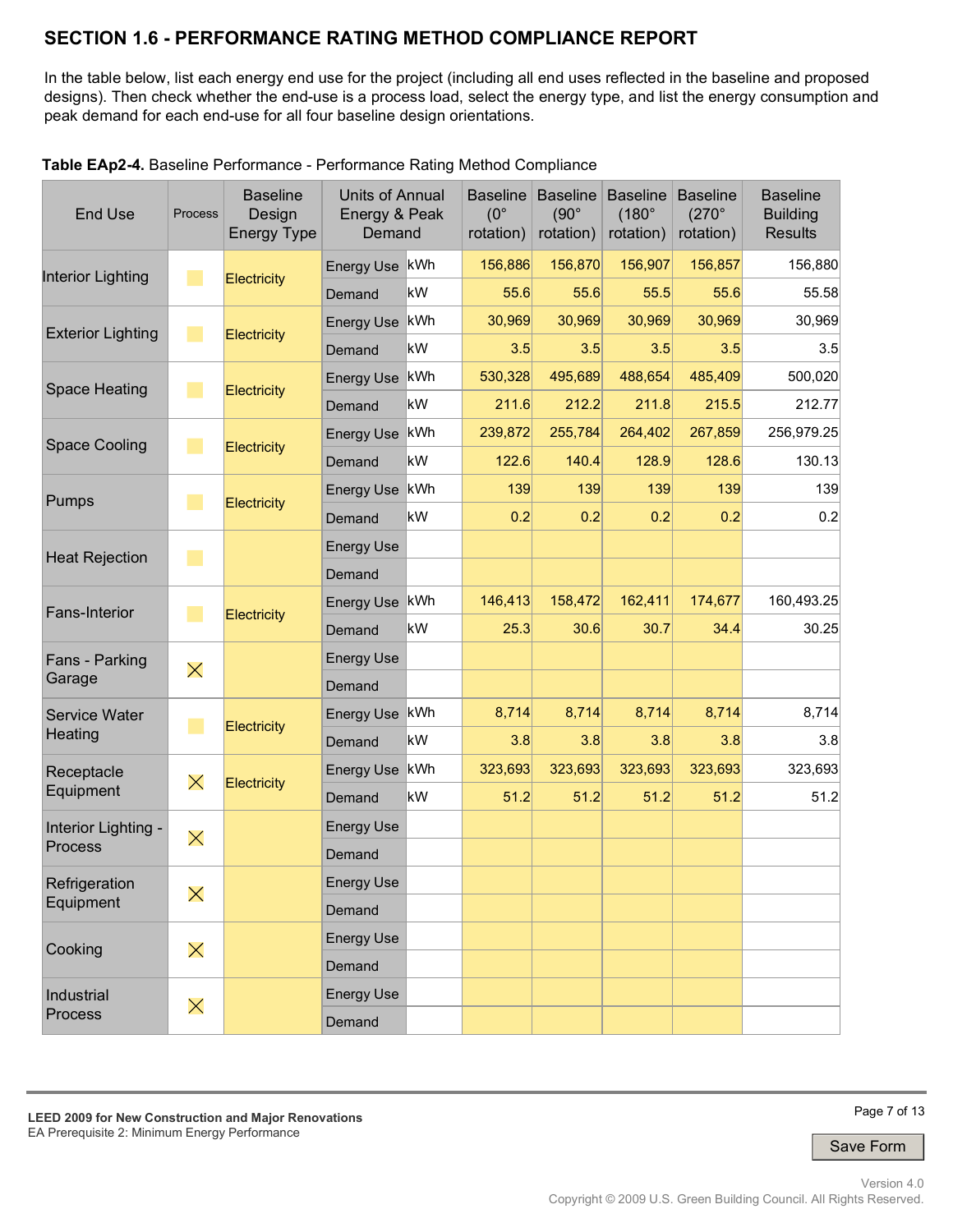| Elevators and<br><b>Escalators</b>        | $\times$ |  | Energy Use        |          |          |          |          |          |          |  |
|-------------------------------------------|----------|--|-------------------|----------|----------|----------|----------|----------|----------|--|
|                                           |          |  | Demand            |          |          |          |          |          |          |  |
|                                           |          |  | <b>Energy Use</b> |          |          |          |          |          |          |  |
|                                           |          |  | Demand            |          |          |          |          |          |          |  |
| BaselineTotal Energy Use (MMBtu/yr)       |          |  |                   |          | 4,903.09 | 4,880.29 | 4,899.25 | 4,941.66 | 4,906.07 |  |
| Baseline Annual Process Energy (MMBtu/yr) |          |  |                   | 1,104.44 |          |          |          |          |          |  |
| Process Energy Modeling Compliance 1      |          |  |                   | N        |          |          |          |          |          |  |

*1 Determined using Section 1.9 cost calculations after Section 1.9A is complete. Annual process energy costs must be at least 25% of the total energy costs for the proposed design. Process energy costs should be modeled to accurately reflect the proposed building.*

The project does not comply with minimum compliance requirements for process energy modeling (determined after Section 1.9A is complete). Describe any exceptions, special circumstances or modeling difficulties that occurred relating to the process energy noncompliance.

Process energy has been determined using measured data from existing Venter Institute laboratories. The measured data was input as a w/sf for the new lab spaces. However, support energy uses (heating, cooling and ventilation) in the lab spaces for the baseline building are high due to the higher than normal ventilation requirements. This high support energy use has reduced the process energy as percent of the total energy cost.

Conversely, because of the reduced support energy use in the proposed case, process energy is 51% of the proposed building energy cost.

**Upload EAp2-9.** Provide any documentation to support the process energy noncompliance narrative. (Optional) updated and process of the second process of the Upload **Files:** 0

Complete the table below. List the proposed design energy consumption and peak demand for each end use.

| Table EAp2-5. Performance Rating - Performance Rating Method Compliance |  |  |  |
|-------------------------------------------------------------------------|--|--|--|
|                                                                         |  |  |  |

| End Use       | Process | <b>Baseline</b><br><b>Building Units</b> |            | <b>Baseline</b><br><b>Building</b><br><b>Results</b> | Proposed<br>Design<br><b>Energy Type</b> | Units of Annual<br>Energy & Peak<br>Demand |            | Proposed<br><b>Building</b><br><b>Results</b> | % Sav       |
|---------------|---------|------------------------------------------|------------|------------------------------------------------------|------------------------------------------|--------------------------------------------|------------|-----------------------------------------------|-------------|
| Interior      |         | <b>Energy Use</b>                        | <b>kWh</b> | 156880                                               |                                          | Energy Use                                 | <b>kWh</b> | 84,675                                        | 46.03       |
| Lighting      |         | Demand                                   | kW         | 55.58                                                | <b>Electricity</b>                       | Demand                                     | kW         | 40.5                                          |             |
| Exterior      |         | <b>Energy Use</b>                        | kWh        | 30969                                                | <b>Electricity</b>                       | <b>Energy Use</b>                          | <b>kWh</b> | 24,960                                        | 19.4        |
| Lighting      |         | Demand                                   | kW         | 3.5                                                  |                                          | Demand                                     | kW         | 2.8                                           |             |
| Space Heating |         | <b>Energy Use</b>                        | lkWh       | 500020                                               |                                          | <b>Energy Use</b>                          | <b>kWh</b> | 39,911                                        | 92.02       |
|               |         | Demand                                   | kW         | 212.77                                               | <b>Electricity</b>                       | Demand                                     | kW         | 34.5                                          |             |
|               |         | <b>Energy Use</b>                        | <b>kWh</b> | 256979.25                                            |                                          | Energy Use                                 | <b>kWh</b> | 45,169                                        | 82.42       |
| Space Cooling |         | Demand                                   | kW         | 130.13                                               | <b>Electricity</b>                       | Demand                                     | kW         | 33.6                                          |             |
| <b>Pumps</b>  |         | <b>Energy Use</b>                        | <b>kWh</b> | 139                                                  |                                          | Energy Use                                 | <b>kWh</b> | 14,404                                        |             |
|               |         | Demand                                   | kW         | 0.2                                                  | <b>Electricity</b>                       | Demand                                     | kW         | 7.3                                           | $-10262.59$ |

**LEED 2009 for New Construction and Major Renovations**  EA Prerequisite 2: Minimum Energy Performance

Page 8 of 13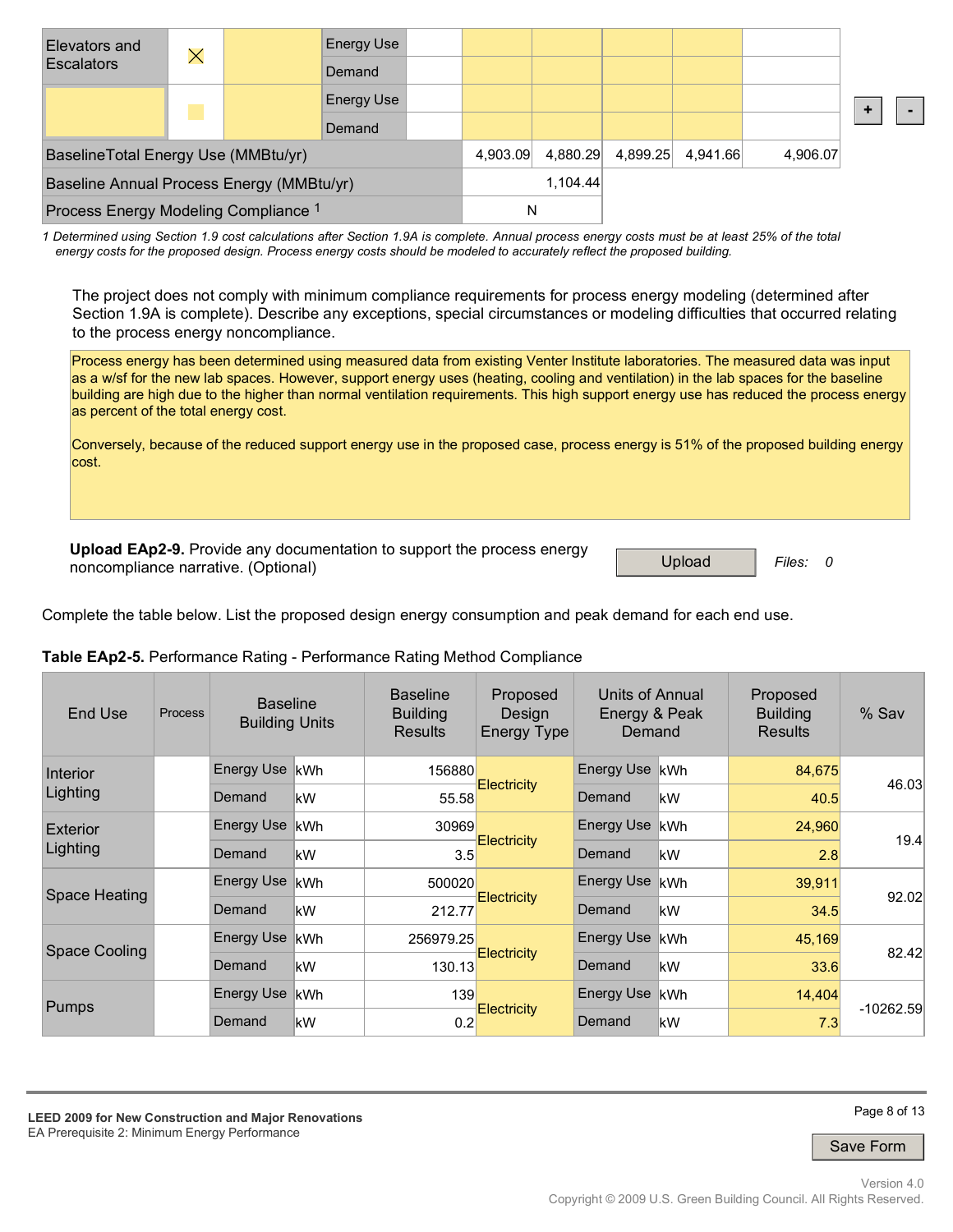| <b>Heat Rejection</b>        |          | <b>Energy Use</b>           |    |           |             | Energy Use kWh    |     | 12,955  |                |
|------------------------------|----------|-----------------------------|----|-----------|-------------|-------------------|-----|---------|----------------|
|                              |          | Demand                      |    |           | Electricity | Demand            | kW  | 4.4     | $\overline{0}$ |
| Fans-Interior                |          | Energy Use kWh              |    | 160493.25 |             | Energy Use kWh    |     | 87,650  | 45.39          |
|                              |          | Demand                      | kW | 30.25     | Electricity | Demand            | kW  | 14.1    |                |
| Fans - Parking               | $\times$ | <b>Energy Use</b>           |    |           |             | <b>Energy Use</b> |     |         |                |
| Garage                       |          | Demand                      |    |           |             | Demand            |     |         |                |
| Service Water                |          | Energy Use kWh              |    | 8714      | Electricity | Energy Use kWh    |     | 4,354   | 50.03          |
| Heating                      |          | Demand                      | kW | 3.8       |             | Demand            | kW  | 4.7     |                |
| Receptacle                   | $\times$ | Energy Use kWh              |    | 323693    | Electricity | Energy Use        | kWh | 323,693 | $\overline{0}$ |
| Equipment                    |          | Demand                      | kW | 51.2      |             | Demand            | kW  | 51.2    |                |
| Interior                     | $\times$ | <b>Energy Use</b>           |    |           |             | <b>Energy Use</b> |     |         |                |
| Lighting -<br><b>Process</b> |          | Demand                      |    |           |             | Demand            |     |         |                |
| Refrigeration                | $\times$ | <b>Energy Use</b>           |    |           |             | <b>Energy Use</b> |     |         |                |
| Equipment                    |          | Demand                      |    |           |             | Demand            |     |         |                |
| Cooking                      | $\times$ | <b>Energy Use</b>           |    |           |             | <b>Energy Use</b> |     |         |                |
|                              |          | Demand                      |    |           |             | Demand            |     |         |                |
| Industrial                   | $\times$ | <b>Energy Use</b>           |    |           |             | <b>Energy Use</b> |     |         |                |
| <b>Process</b>               |          | Demand                      |    |           |             | Demand            |     |         |                |
| Elevators and                | $\times$ | <b>Energy Use</b>           |    |           |             | <b>Energy Use</b> |     |         |                |
| <b>Escalators</b>            |          | Demand                      |    |           |             | Demand            |     |         |                |
|                              |          | <b>Energy Use</b>           |    |           |             | <b>Energy Use</b> |     |         |                |
|                              |          | Demand                      |    |           |             | Demand            |     |         |                |
|                              |          | Total Energy Use (MMBtu/yr) |    | 4,906.07  |             |                   |     | 2176.07 |                |
|                              |          | Process Energy (MMBtu/yr    |    | 1,104.44  |             |                   |     | 1104.44 |                |

**Table EAp2-6.** Section 1.6 Energy Use Summary

|                    |       | <b>Baseline</b>            |                            |                               |
|--------------------|-------|----------------------------|----------------------------|-------------------------------|
| <b>Energy Type</b> | Units | <b>Process</b><br>Subtotal | Total<br><b>Energy Use</b> | Proposed<br><b>Energy Use</b> |
| Electricity        | kWh   | 323,693                    | 1,437,887.5                | 637,771                       |
| <b>Natural Gas</b> |       |                            | 0                          | 0                             |
|                    |       |                            | 0                          | 0                             |
| <b>Totals</b>      | MMBtu | 1,104.44                   | 4,906.07                   | 2,176.07                      |

**Table EAp2-7.** Section 1.6 Energy Cost Summary (Automatic)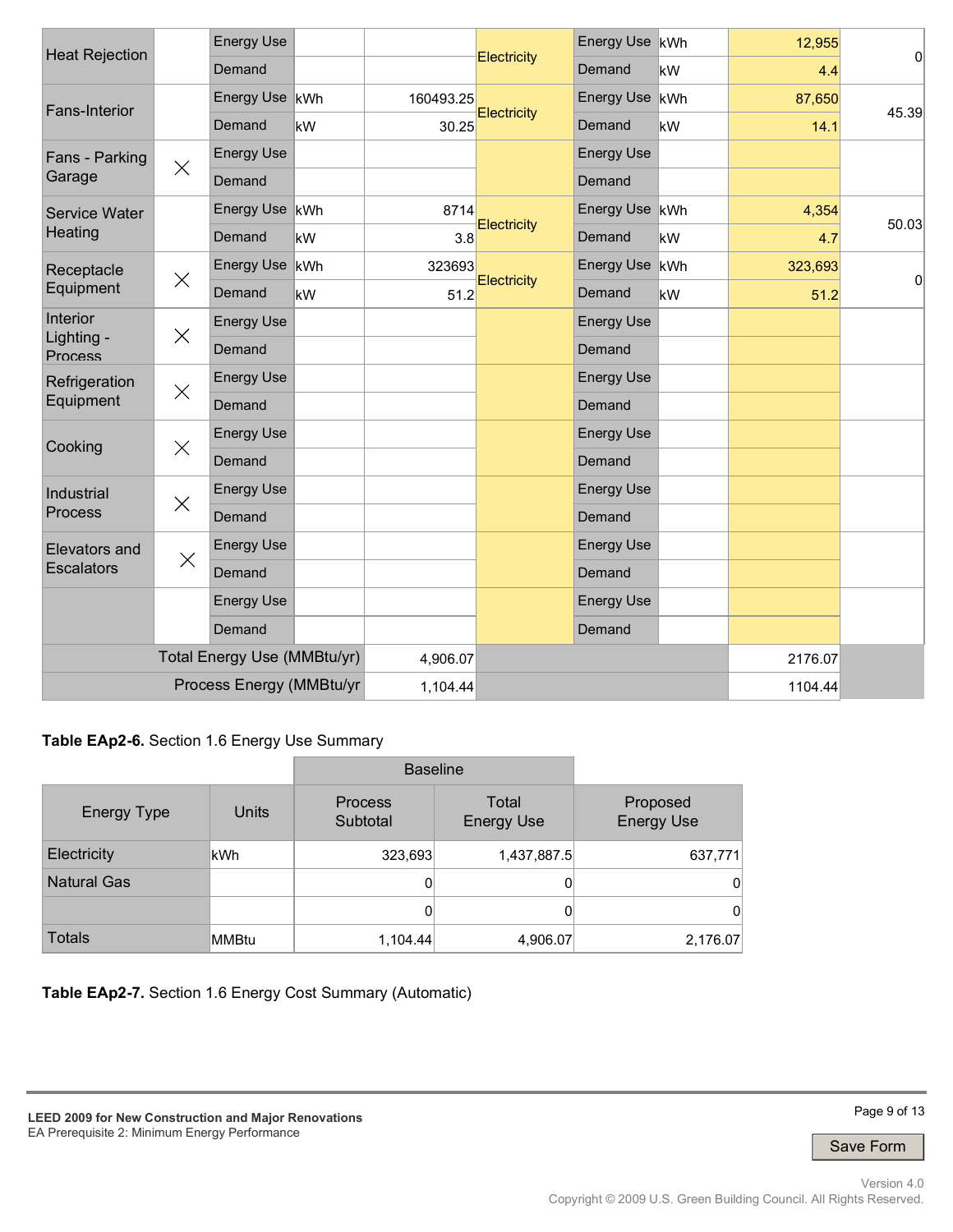|                    |       | <b>Baseline</b>            |                             |                                |
|--------------------|-------|----------------------------|-----------------------------|--------------------------------|
| <b>Energy Type</b> | Units | <b>Process</b><br>Subtotal | Total<br><b>Energy Cost</b> | Proposed<br><b>Energy Cost</b> |
| Electricity        | \$    | 27,837.6                   | 123,658.33                  | 54,848.31                      |
| <b>Natural Gas</b> | \$    |                            | 0                           | 0                              |
|                    | \$    |                            | 0                           | 0                              |
| Total              | \$    | 27,837.6                   | 123,658.33                  | 54,848.31                      |

Select one of the following:

- **Section 1.6 Automatic Cost Calculation:** Total building energy costs will be based on the "virtual" energy rate defined in Section 1.5.
- **Section 1.6 Manual Cost Input:** The project team will analyze the total building energy costs based on local utility rate structures. Costs will be input separately from the energy model.

*Note: Energy cost savings are summarized in Section 1.9A Total Building Performance Summary.*

## **SECTION 1.7 - EXCEPTIONAL CALCULATION MEASURE SUMMARY**

Select one of the following:

- $\bigcirc$  The energy analysis includes exceptional calculation method(s) (ASHRAE 90.1-2007, G2.5).
- The energy analysis does not include exceptional calculation methods.

#### **SECTION 1.8 - ON-SITE RENEWABLE ENERGY**

Select one of the following

- The project uses on-site renewable energy produced on-site.
- $\bigcirc$  The project does not use on-site renewable energy.

|                              |                                                                                     | Table L-1. Renewable Energy Source Summary |                                           |                   |                               |              |                                                                     |           |  |
|------------------------------|-------------------------------------------------------------------------------------|--------------------------------------------|-------------------------------------------|-------------------|-------------------------------|--------------|---------------------------------------------------------------------|-----------|--|
| Renewable<br>Source          | Renewable<br>Energy<br>Source<br>Allocation                                         | Renewable<br>System Owner                  | <b>Backup</b><br>Energy Type <sup>1</sup> | Rated<br>Capacity | Annual<br>Energy<br>Generated | <b>Units</b> | Annual<br><b>Energy Cost</b><br>$($ \$)<br>(Optional <sup>2</sup> ) |           |  |
| <b>Photovoltaics</b>         | 845,429 kWh<br>481.3<br>On-Site only<br><b>Building Owner</b><br><b>Electricity</b> |                                            |                                           |                   |                               |              | 72,706.89                                                           | $\ddot{}$ |  |
| Energy savings - Electricity |                                                                                     |                                            |                                           |                   | 845,429 kWh                   |              | 72,706.89                                                           |           |  |
| Energy savings - Natural gas | 0                                                                                   |                                            | 0                                         |                   |                               |              |                                                                     |           |  |
| Energy savings -             |                                                                                     | 0                                          |                                           | 0                 |                               |              |                                                                     |           |  |
| Total energy savings         |                                                                                     | 2,884.6 MMBtu                              | 72,706.89                                 |                   |                               |              |                                                                     |           |  |

*Notes:* 

*1 Per ASHRAE 90.1 G2.4 Exception, baseline performance shall be based on the energy source used as backup energy or on the use of electricity if no backup energy source is specified.* 

*2 Annual energy cost is required to document credit compliance with EA Credit 2, if attempted.*

**LEED 2009 for New Construction and Major Renovations**  EA Prerequisite 2: Minimum Energy Performance

Page 10 of 13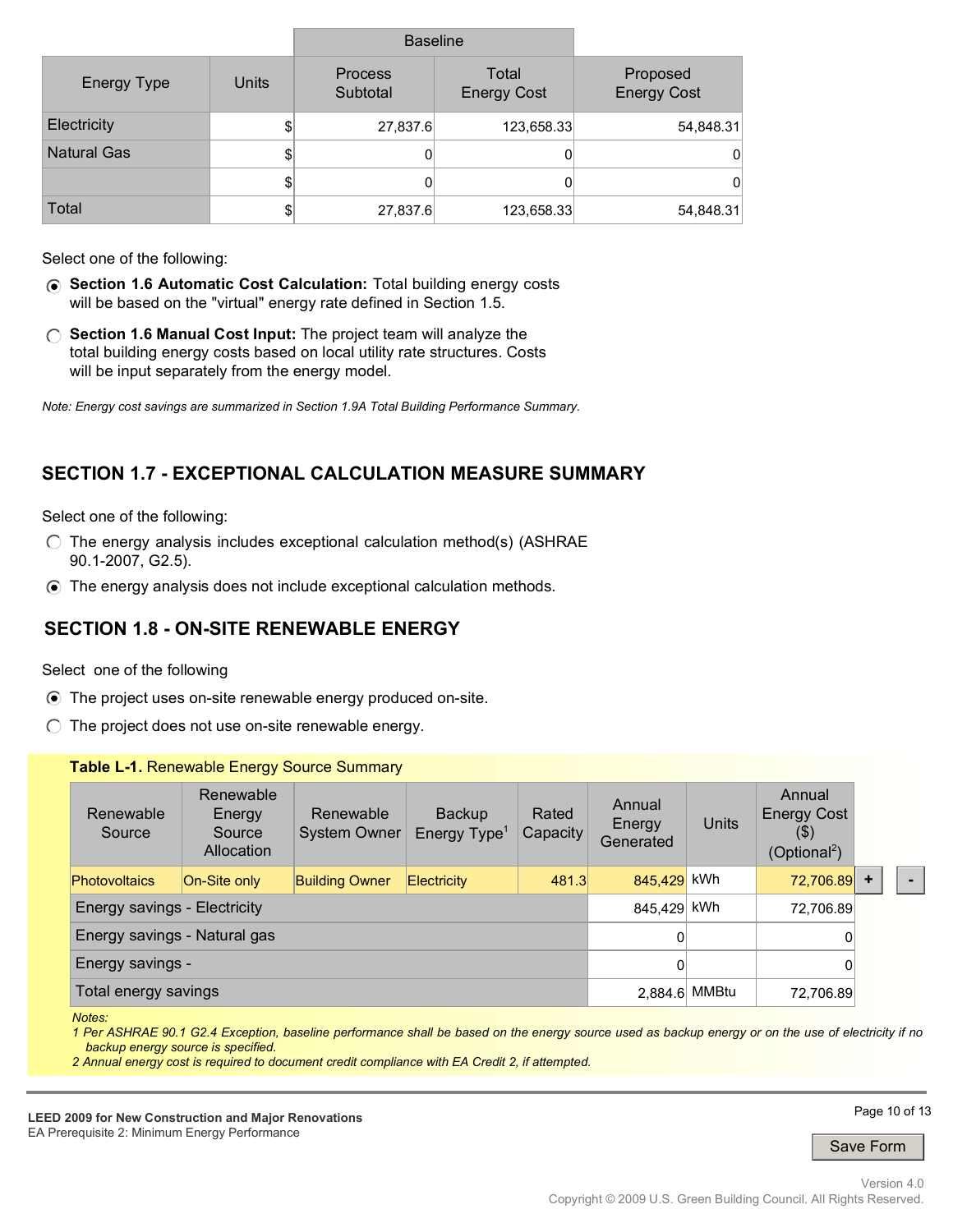#### **Table EAp2-13** Section 1.8 Energy Cost Savings Summary (Automatic)

| <b>Energy Type</b> | Units | <b>Proposed Renewable</b><br><b>Energy Savings</b> |
|--------------------|-------|----------------------------------------------------|
| Electricity        |       | 72,706.89                                          |
| <b>Natural Gas</b> |       |                                                    |
|                    |       |                                                    |
| Total              |       | 72,706.89                                          |

Select one of the following:

- **Automatic Cost Calculation:** Renewable energy cost savings will be based on the "virtual" energy rate defined in Section 1.5.
- **Manual Cost Input:** The project team will analyze the renewable energy cost for on-site renewable sources based on local utility rate structures. Costs will be input separately from the energy model.
- **Energy Model Includes Renewables:** On-site renewable energy is modeled directly in the energy model. Renewable Energy Cost is already credited in the proposed design energy model results (i.e. the energy model already reflects zero cost for on-site renewable energy, and this form will NOT subtract the Renewable Energy Cost a second time.

*Note: The same method must be used for all the measures in this section. Energy cost savings are summarized in Section 1.9A Total Building Performance Summary. Calculated cost savings will be automatically subtracted from the proposed design energy model results when determining the Proposed Building Performance Rating UNLESS "Energy Model Includes Renewables" is selected.*

### **SECTION 1.9A - TOTAL BUILDING PERFORMANCE SUMMARY**

|                        |       | <b>Baseline</b>            |                                           | Proposed                         |                                      |                                               |                                   |
|------------------------|-------|----------------------------|-------------------------------------------|----------------------------------|--------------------------------------|-----------------------------------------------|-----------------------------------|
| <b>Energy Type</b>     | Units | <b>Process</b><br>Subtotal | Section 1.6<br>Total<br><b>Energy Use</b> | Section 1.6<br><b>Energy Use</b> | Section 1.7<br><b>Energy Savings</b> | Section 1.8<br>Renewable<br>Energy<br>Savings | <b>Total Energy</b><br><b>Use</b> |
| Electricity            | kWh   | 323,693                    | 1,437,887.5                               | 637,771                          | 0                                    | 845.429                                       | $-207,658$                        |
| <b>Natural Gas</b>     |       | 0                          | 0                                         | 0                                | 0                                    | 0                                             | $\Omega$                          |
|                        |       | 0                          | 0                                         | 0                                | 0                                    | 0                                             | $\Omega$                          |
| <b>Totals</b>          | MMBtu | 1.104.44                   | 4,906.07                                  | 2,176.07                         | 0                                    | 2,884.6                                       | $-708.53$                         |
| Energy use savings (%) |       |                            |                                           |                                  |                                      |                                               |                                   |

**Table EAp2-15.** Total Building Energy Use Performance

The values below are automatically calculated using the virtual energy rate from Section 1.5 unless the project team has opted to manually input costs in Section 1.6, 1.7, and/or 1.8. To modify these values and/or to see automatically calculated results for reference see Sections 1.6, 1.7 or 1.8.

**Table EAp2-16.** Total Building Energy Cost Performance

Baseline **Proposed** 

**LEED 2009 for New Construction and Major Renovations**  EA Prerequisite 2: Minimum Energy Performance

Page 11 of 13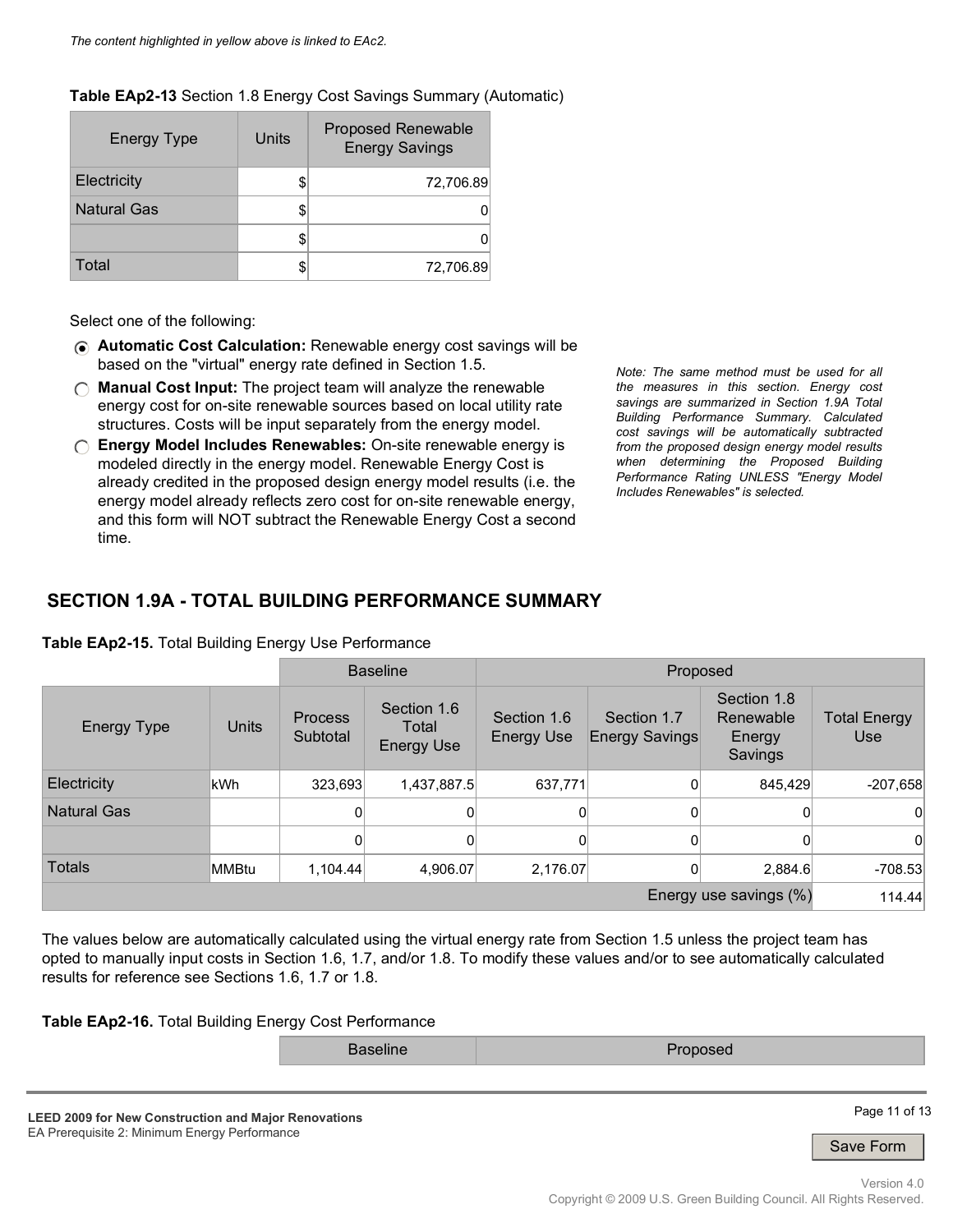| <b>Energy Type</b>                                                    | Units | <b>Process</b><br>Subtotal | Section 1.6<br>Total<br><b>Energy Cost</b> | Section 1.6<br><b>Energy Cost</b> | Section 1.7<br><b>Energy Savings</b> | Section 1.8<br>Renewable<br>Energy<br>Savings | <b>Total Energy</b><br>Cost |
|-----------------------------------------------------------------------|-------|----------------------------|--------------------------------------------|-----------------------------------|--------------------------------------|-----------------------------------------------|-----------------------------|
| Electricity                                                           |       | 27,837.6                   | 123,658.33                                 | 54,848.31                         |                                      | 72,706.89                                     | $-17,858.59$                |
| <b>Natural Gas</b>                                                    |       | 0                          | 0                                          |                                   |                                      |                                               |                             |
|                                                                       |       |                            |                                            |                                   |                                      |                                               |                             |
| <b>Totals</b>                                                         |       | 27.837.6                   | 123,658.33                                 | 54,848.31                         |                                      | 72,706.89                                     | $-17,858.59$                |
| Baseline process energy costs as<br>percent of total energy costs (%) |       | 22.51                      |                                            | <b>Energy cost savings (%)</b>    |                                      |                                               | 114.44                      |
|                                                                       |       |                            |                                            |                                   |                                      | <b>EA Credit 1 points documented</b>          | 19                          |

*The content highlighted in yellow above is linked to EAc1.*

## **Section 1.9B - REPORTS AND METRICS**

**Table EAp2-17.** Energy Use Intensity

|                              | <b>Baseline EUI</b>                  | <b>Proposed EUI</b> |  |  |  |  |  |  |  |
|------------------------------|--------------------------------------|---------------------|--|--|--|--|--|--|--|
| Electricity (kWh/sf)         |                                      |                     |  |  |  |  |  |  |  |
| <b>Interior Lighting</b>     | 3.214                                | 1.735               |  |  |  |  |  |  |  |
| <b>Space Heating</b>         | 10.243                               | 0.818               |  |  |  |  |  |  |  |
| <b>Space Cooling</b>         | 5.264                                | 0.925               |  |  |  |  |  |  |  |
| Fans - Interior              | 3.288                                | 1.796               |  |  |  |  |  |  |  |
| <b>Service Water Heating</b> | 0.179                                | 0.089               |  |  |  |  |  |  |  |
| Receptacle Equipment         | 6.631                                | 6.631               |  |  |  |  |  |  |  |
| <b>Miscellaneous</b>         | 0.636                                | 1.071               |  |  |  |  |  |  |  |
| Subtotal                     | 29.455                               | 13.065              |  |  |  |  |  |  |  |
|                              | Natural Gas (kBtu/sf)                |                     |  |  |  |  |  |  |  |
| <b>Space Heating</b>         | 0                                    | 0                   |  |  |  |  |  |  |  |
| <b>Service Water Heating</b> | 0                                    | 0                   |  |  |  |  |  |  |  |
| Miscellaneous                | 0                                    | 0                   |  |  |  |  |  |  |  |
| Subtotal                     | 0                                    | 0                   |  |  |  |  |  |  |  |
|                              | Other (kBtu/sf)                      |                     |  |  |  |  |  |  |  |
| <b>Miscellaneous</b>         | 0.001                                | $-0.001$            |  |  |  |  |  |  |  |
| Subtotal                     | 0.001                                | $-0.001$            |  |  |  |  |  |  |  |
|                              | Total Energy Use Intensity (kBtu/sf) |                     |  |  |  |  |  |  |  |
| Total                        | 100.501                              | 44.577              |  |  |  |  |  |  |  |

**LEED 2009 for New Construction and Major Renovations**  EA Prerequisite 2: Minimum Energy Performance

Page 12 of 13